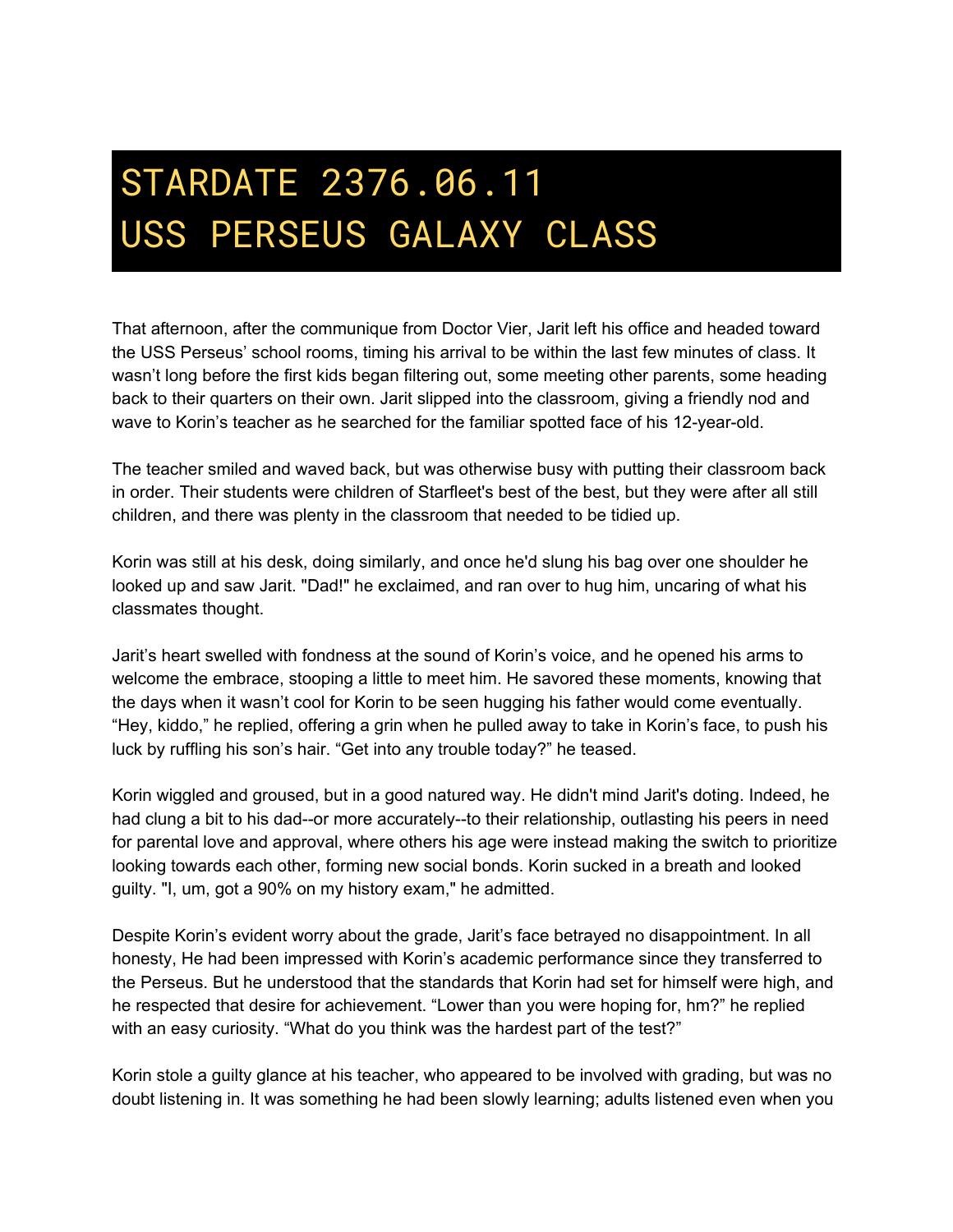didn't think they were. So he started moving towards the door, hoping to take their conversation outside. "I'm good with things that I can, you know, put into, into, like a story, but just remembering names and dates is really hard," they cleared the door of the classroom, "And reaaallly boring," he added once he thought they were out of earshot of his teacher.

Jarit picked up on Korin's hesitation, and happily followed him back out of the school room, smiling and greeting a few of the other parents along the way. He chuckled a little at Korin's pronouncement regarding the subject of Federation history. Despite being the second of Del's hosts to enter Starfleet, neither Olet, nor now Jarit, felt a particular excitement about the topic. "Ah, yes. Memorizing names and dates can be a particularly dry activity." He grinned down at Korin as they walked, and felt a passing pang of emotion to think that in a few short years, he might be looking -up- at his son instead. Onar had been a tall man, barely an inch shorter than Jarit, so it was likely that Korin too, would grow up tall. "I'll tell you a secret, Korin. When I was your age, I barely broke 70% on most of my history tests. Sometimes, a subject just doesn't spark passion. That's ok. You don't have to love every school subject."

"I know, I just..." Korin trailed off, his words crowding his mouth, closing it. He wanted to make both his father and his teacher proud, he wanted to succeed at everything required of him, he wanted to have that neat row of good grades at the end of each term. Everything where it should be. Predictable, steady, safe.

"It's gotta be important though, right? Otherwise why else would they teach it?" he pressed the subject, hyper focused on his own worries, not thinking to ask why his father had shown up to pick him up from school. It wasn't that rare an occurrence anyway.

Jarit let his hand come to rest on Korin's shoulder, giving it a squeeze as they reached and entered the turbolift. "Deck 9," he directed the computer, then turned his attention back to Korin. "Sure, everything you learn in school is useful in some way or another, that's true. But remember, a 90% won't damage your future in anyway, I promise." A pause while he looked over Korin's face, and the concern still etched there. "I tell you what. I'll bet I can find us a holodeck program that can help make learning those names and dates easier. Sometimes putting a picture or a story to those lists of data can be just the thing for getting them to stick in your brain. What do you think?"

Korin groaned, but half in a good natured way, and when he looked up at his dad he was smiling. "Alright, if you think it'll help you review," he teased. And he was always happy to get holodeck time, even if it was to review for his least favorite subject.

Jarit would easily admit that he lived to see that smile, and a rush of warmth rose in his chest. "How considerate of you," he teased back with a wink, resisting the urge to scruff Korin's hair a second time. He was making an effort to limit the potentially embarrassing Dad Stuff to once or twice a day. Three, max. "How are you feeling about lunch? I don't have any appointments this afternoon. Our place or ten-forward?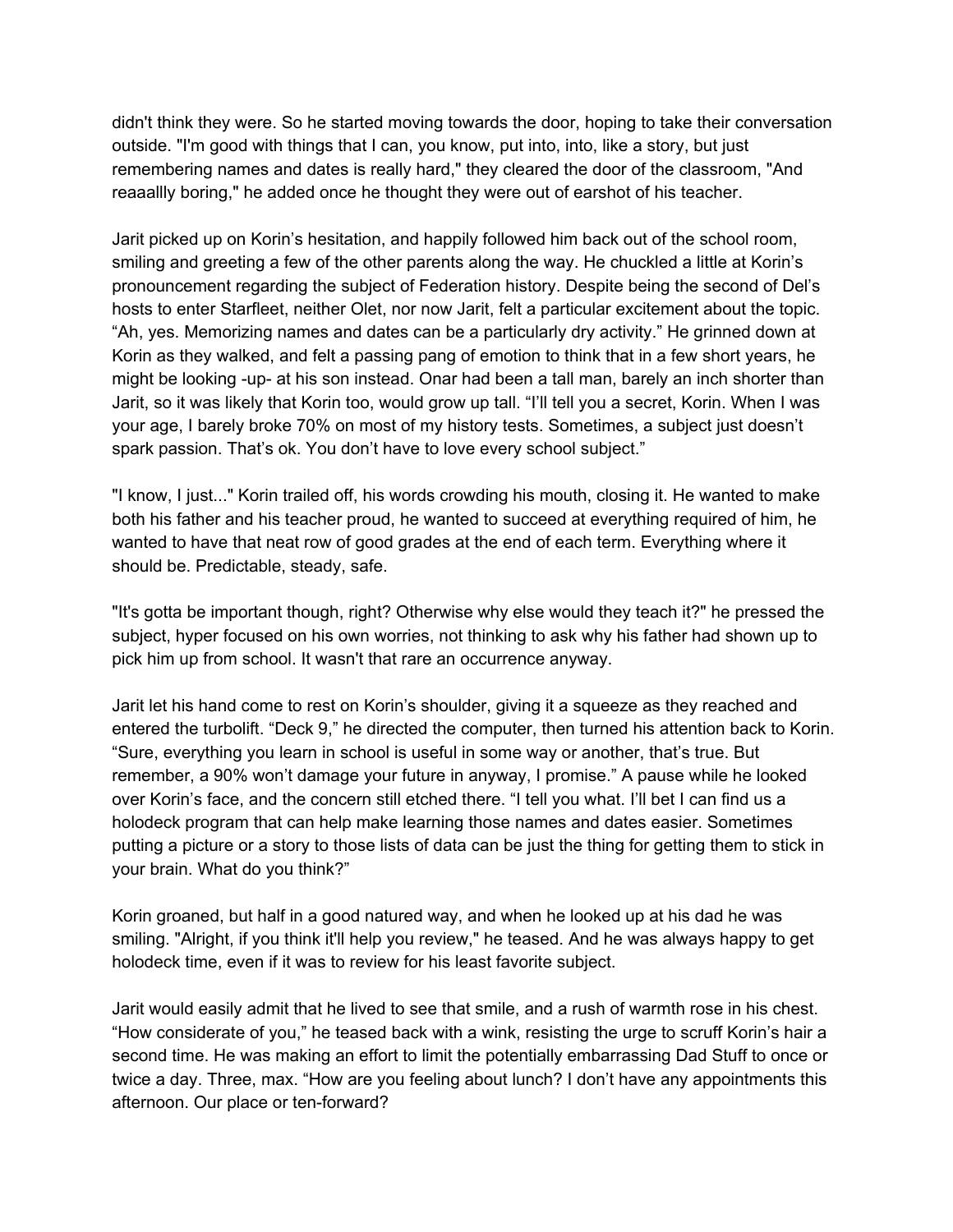## Your choice."

"Aw man, can we go to ten-forward?" Korin asked with excitement. In his mind it was a space mostly for adults, and it was exciting to get to go there, no matter how many times they went. By now he was, at least subconsciously, starting to piece together the little clues that something was up, but it was easily dismissable in his excitement to go to the ship's lounge.

"Well, then. Let's go! Computer, Deck 10," he amended his earlier command, and set their path to the ship's lounge. Children were discouraged during the night shifts, but during the day hours, it wasn't uncommon to see a kid or two in the plush grey chairs, having a meal with their family. Over their lunch (which Jarit allowed Korin to choose), he kept the boy occupied with conversation, encouraging him to talk about the subjects he did like and whether he'd decided on a science project for the research module coming up in his class. He kept the talk light-hearted, steering away from frustrations and toward topics he knew would be engaging.

Korin had a tendency to fret, to worry, but Jarit knew how to set him at ease, help him to keep from focusing on the things that bothered or worried him, and to turn instead towards the good, the exciting and hopeful. This kind of soothing behavior came so easily to his dad that Korin almost took it for granted, but he was getting old enough to be able to start seeing his dad as a person, and not just an all-encompassing almost god-like figure in his life. But truth be told, he was happy to ignore this realization for as long as possible. It wasn't until they were close to their quarters that Korin remembered what he had been sensing earlier, that there was News. Reflexively he started bracing himself for whatever it was.

Jarit was observant enough to notice this change in behavior, and he was even a little bit proud that Korin was intuitive enough to pick up on his father's nervous energy. When they were back in their quarters, Jarit sat on the plush sofa, patting the seat beside him and calling Korin over. There was little reason to drag things out further, not when Korin clearly could sense that something was up. "Come sit with me for a minute, Korin. I guess you can tell that I have something important to talk about with you." He tried to maintain a friendly air, to assure his son that neither of them were in any sort of trouble. Nonetheless, a knot was already forming in his throat, a flash of memory tugging at his control, reminding him of sitting down like this on Trill, of having to tell Korin that his Papa wasn't coming home.

"OK," Korin said with a small voice and a dry mouth. He sat, tensing, trying to relax, just making his nerves worse.

That small, scared voice tugged hard at Jarit's heart, and he reached out for Korin's face, fingers brushing over his spots as he tucked a bit of hair behind Korin's ear. "I want to talk about our future, yours and mine. Today, I spoke with an old friend, Doctor Vier, someone I knew very well when I was Olet Del. She's a very talented scientist and she is working on a couple of special projects that could become very important to the Federation. She wants our help, both mine, and yours. She thinks we are just the right kind of family for this assignment. Of course, if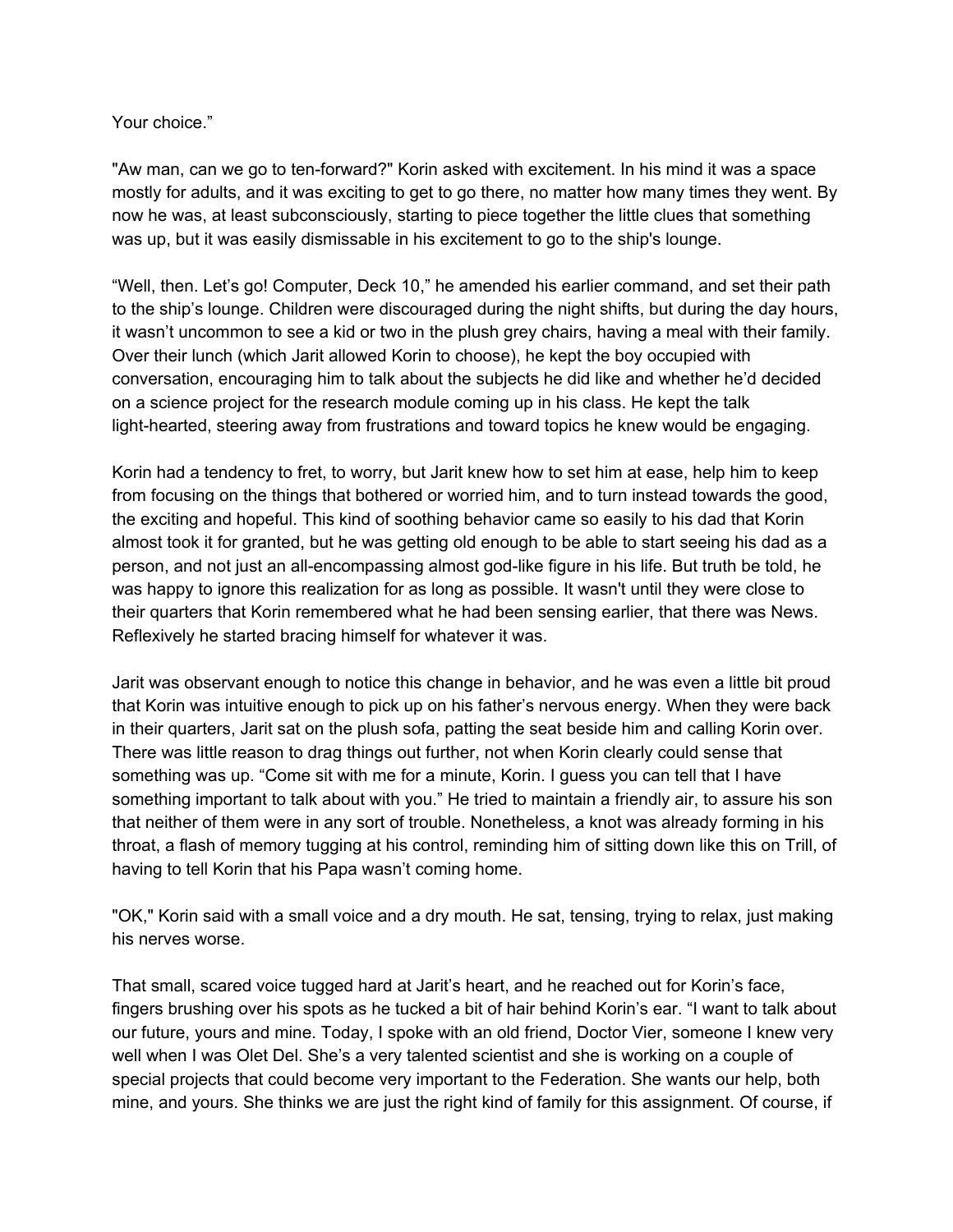we were to accept her offer, it would mean a transfer to new ship. A brand new, and significantly smaller, research ship. I told her that I needed to talk with you first, because you and me, we're a team, right?"

"Right dad," Korin confirmed, smiling despite his fears in the face of a still very uncertain bit of news. A transfer wasn't anywhere near the kind of worst-case-scenario his imagination could come up with. Of course, with his dad right here, his worst fears were already disproven. After taking a deep breath or two his nerves started to calm, and the possibility that this could be an exciting opportunity started to dawn on him. All at once Jarit's words registered. Research ship, smaller, new. The nature of their conversation over their meal colored Korin's outlook--he could see the brighter side of this much easier now than he might have had an hour or so ago. "So, so tell me about it, do we know anyone else who will be on the ship? What's her name? What kinds of research? How much smaller? How new?"

Jarit allowed himself a tiny sigh of relief. Questions were good. Questions meant curiosity, and curiosity could be nurtured, encouraged. "Well. It's called the USS Sagan. She's a Nova-class ship, powered by bioneural gel packs, similar to the Voyager. You remember learning about the Intrepid class ships, right? It's still fairly new technology and Starfleet wants the Sagan to study some new applications. We would be part of the very first crew to fly her. I don't know exactly how many other people will be onboard, but most likely less than a hundred."

Korin sat back, listening and intent, but realizing he had been sitting unnaturally rigid, leaning forward, even. "That, that is small," he agreed, a little amazed that a ship that size would even be bothered with. But there were others like her, and not every vessel could be one of the impressive behemoths that stood like shining crown jewels in the fleet. And small could mean safe. Indeed, perhaps they truly would be too small to be bothered with. "Sagan?" he asked in recognition, getting back to happier thoughts, "Like the old Earth teacher and scientist?" There was a little bit of history that he had enjoyed; Earth scientists of the late 20th century who helped nurture and guide the research and institutions that eventually became

Jarit smiled proudly at Korin's knowledge, and he nodded. "Yes, that's right. I guess not all history is boring, hm?"

Starfleet.

Korin smiled and ducked his head in embarrassment and acknowledgement. "I like the older history I guess, some of it, I dunno. I like learning about the, the people who were there at the beginning, you know? The ones who didn't know how or when their dreams would come true, but their dreams were so big that they caught up other people in them, and those people helped make the dream come true." He grinned, "Come on, that's way more cool than just memorizing names and dates."

"Well, I can't argue with that." Korin's enthusiasm was infectious and Jarit couldn't help but tug him close for a hug. "I am so proud of you," he hummed, kissing the top of Korin's head before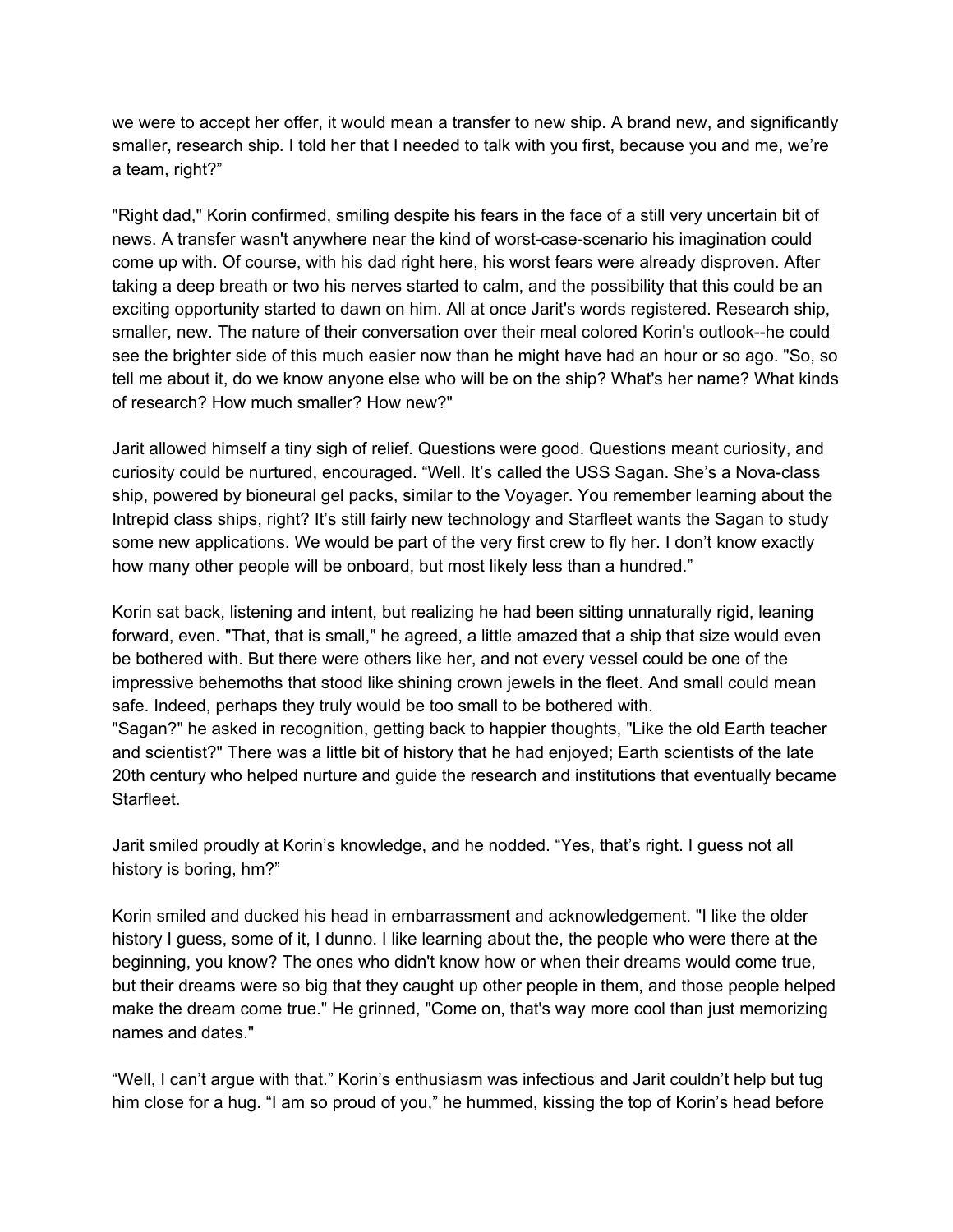letting him go. "I'm glad you find people like that inspiring, Korin. If we were to accept this assignment, we might even have the opportunity to be there at the start of some grand dreams too. That's what research and development is all about. Exploring new frontiers of science and technology, and finding ways to help people."

Leaning into the hug Korin didn't try to pull away, but let his dad hold him for as long as he would. "I think I'd like that, dad," he said, "I think maybe this will be okay."

"A thank you, Korin. I think so too." A tangible weight was lifted from Jarit Del's spirit to hear Korin's words. He could let himself start to feel excitement about their future. This really could be good for both of them. Give them both direction and purpose again. A good next step toward healing. "I didn't even tell you the best part," he added with a wide grin, and a wink. "The Sagan is going to be equipped with two holodecks."

"What! No kidding, on a ship that small!?" Korin was practically bouncing in his seat. "Are they, are they doing some kind of holo-related research? Testing new technologies? Could, could I help test it?"

Jarit held a finger up to his lips, in a gesture of secrecy. "Well, nothing is confirmed yet, but Doctor Vier did hint that the Sagan is getting some state of the art holo-technology, and I have a feeling I'm gonna need help testing a few new program ideas I've already got swirling around in the ol' brains." He tapped his head and patted his abdomen.

The more Korin thought about this ship, the more it took on a rosy hue in his mind. Smaller ship, less demanding of his father's time... Sure the two holodecks were a plus, but underneath his enthusiasm for the technology was the desire to simply spend more time with his dad doing something fun away from the demands of a huge starship. He laughed at his father's playful gesture. Then an important question came to him, one that he'd neglected to ask. "When do we leave?" And for a split second of irrational fear, he worried that the answer was going to be, I'm leaving, but you aren't. No, he already knew he was going. Jarit had said family, they were both going.

"The Sagan's maiden voyage will be at the start of the new year, so we've got about 6 months to get ready and make our plans. There's a lot to do and a lot to talk about so that we're prepared, but I believe in us. We can do this together. You and me are the best team, right?" He held out his hand, palm up.

Korin grinned and grasped his father's hand, "The best team," he confirmed. The clasp turned into another hug. His mind buzzed with excitement and more questions. How would he keep quiet about this? Six months! That was going to feel like forever! "I'm glad I get to come with you," he admitted in complete innocent truthfulness, his face half squished against Jarit's shoulder.